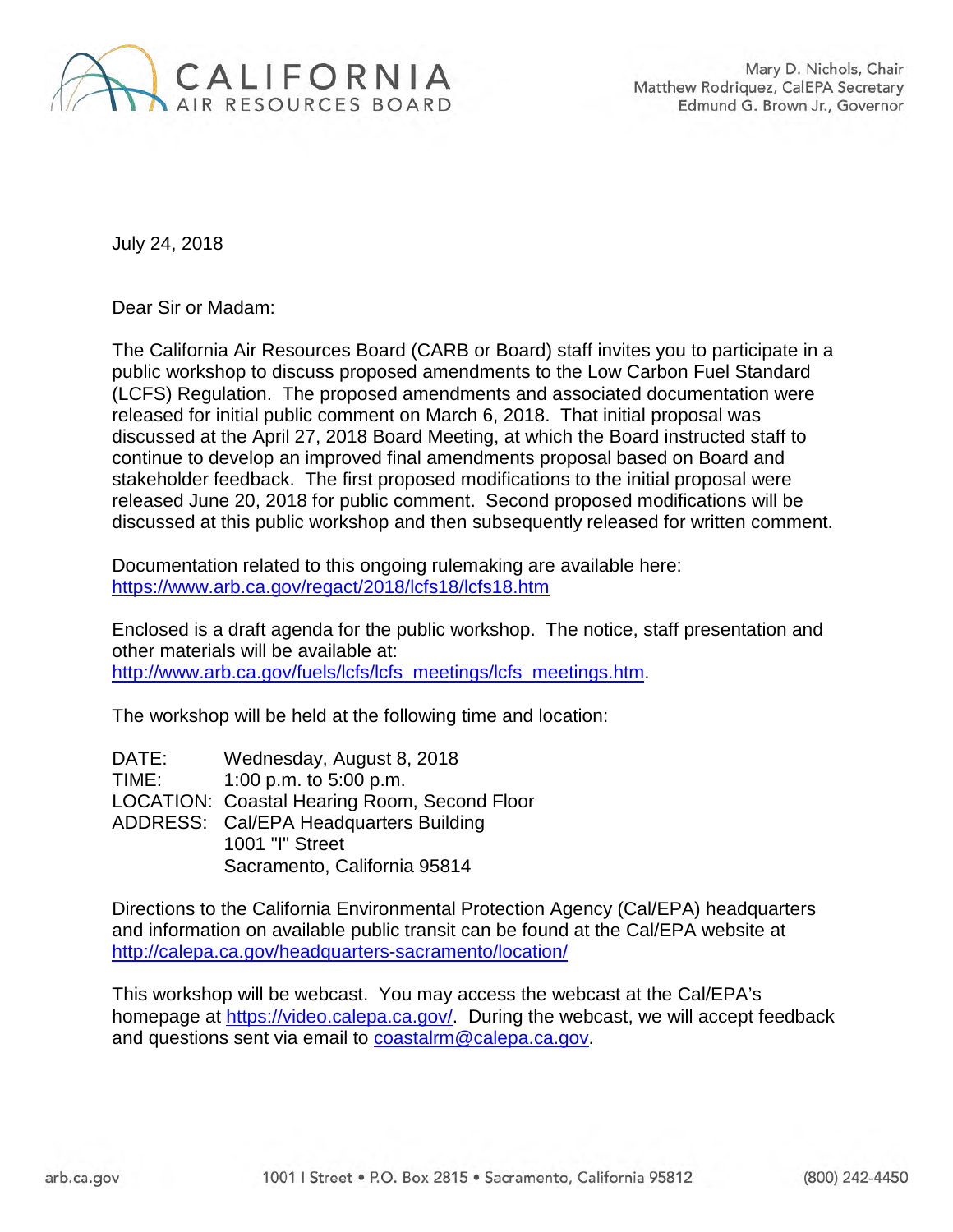Sir or Madam July 24, 2018 Page 2

You may participate in this workshop by teleconference by dialing 888-456-0356 (for domestic callers) or 1-630-395-0363 (for international callers). Callers will be asked to provide participant code: 8999886. Please note that international calls are toll calls.

If you require special accommodation to attend this workshop or need this document in an alternate format (e.g., Braille, large print) or another language, please contact Mr. Valentine Montoya; at (916) 324-0428 or Valentine.Montoya@arb.ca.gov as soon as possible. TTY/TDD/Speech to Speech users may dial 711 for the California Relay Service.

We welcome and encourage your participation in this effort. If you have questions about the workshop, please contact me at (916) 322-8263 or via email at Samuel.Wade@arb.ca.gov, or Mr. Jim Duffy, Manager, Alternative Fuels Section at (916) 323-0015 or via email at iduffy@arb.ca.gov.

Sincerely,

 $\overline{C}$ 

Sam Wade, Chief Transportation Fuels Branch

**Enclosure** 

cc: Jim Duffy, Manager Alternative Fuels Section